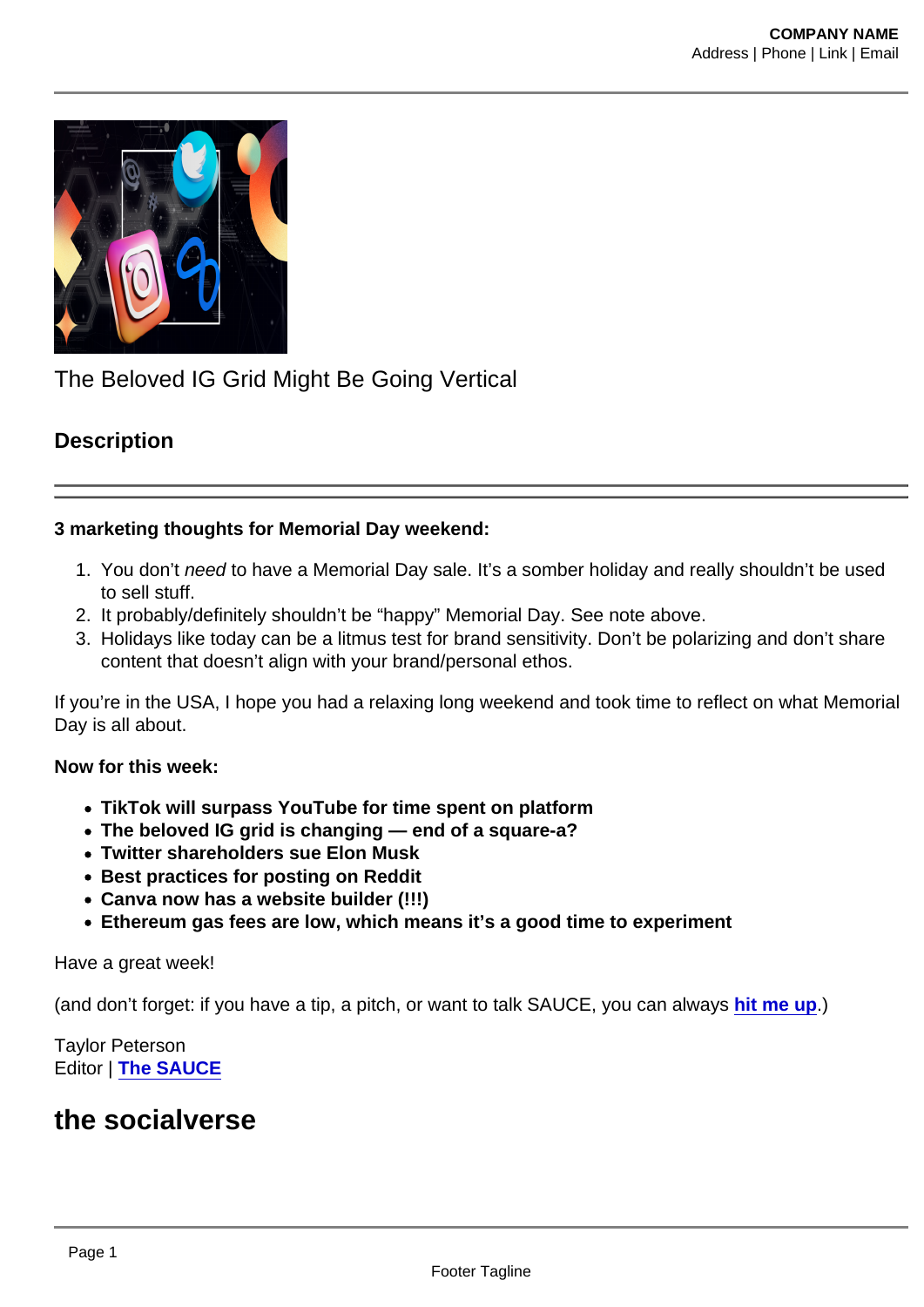The latest social media news, tips, and platform updates you need to know as a content creator and digital entrepreneur.

Forecast: TikTok will surpass YouTube for time spent on platform

eMarketer predicts (and it doesn't do this lightly) that this year, TikTok will surpass YouTube for time spent on the platform. "TikTok will see 45.8 minutes per day from its average adult user, edging out YouTube, at 45.6 minutes."

[READ MORE](https://foodfightstudios.us20.list-manage.com/track/click?u=70ced1d5078646f4e9367efaa&id=72be32841a&e=a3955638ab)

## Big changes are coming to the IG grid

Spotted by social researcher [Alessandro Paluzzi](https://foodfightstudios.us20.list-manage.com/track/click?u=70ced1d5078646f4e9367efaa&id=602e3dfbdc&e=a3955638ab) .

Is it just me, or does it look like the aspect ratio is different? Could this be the end of the IG square era? (…or dare I say don'tsayitdon'tsayit squara?)

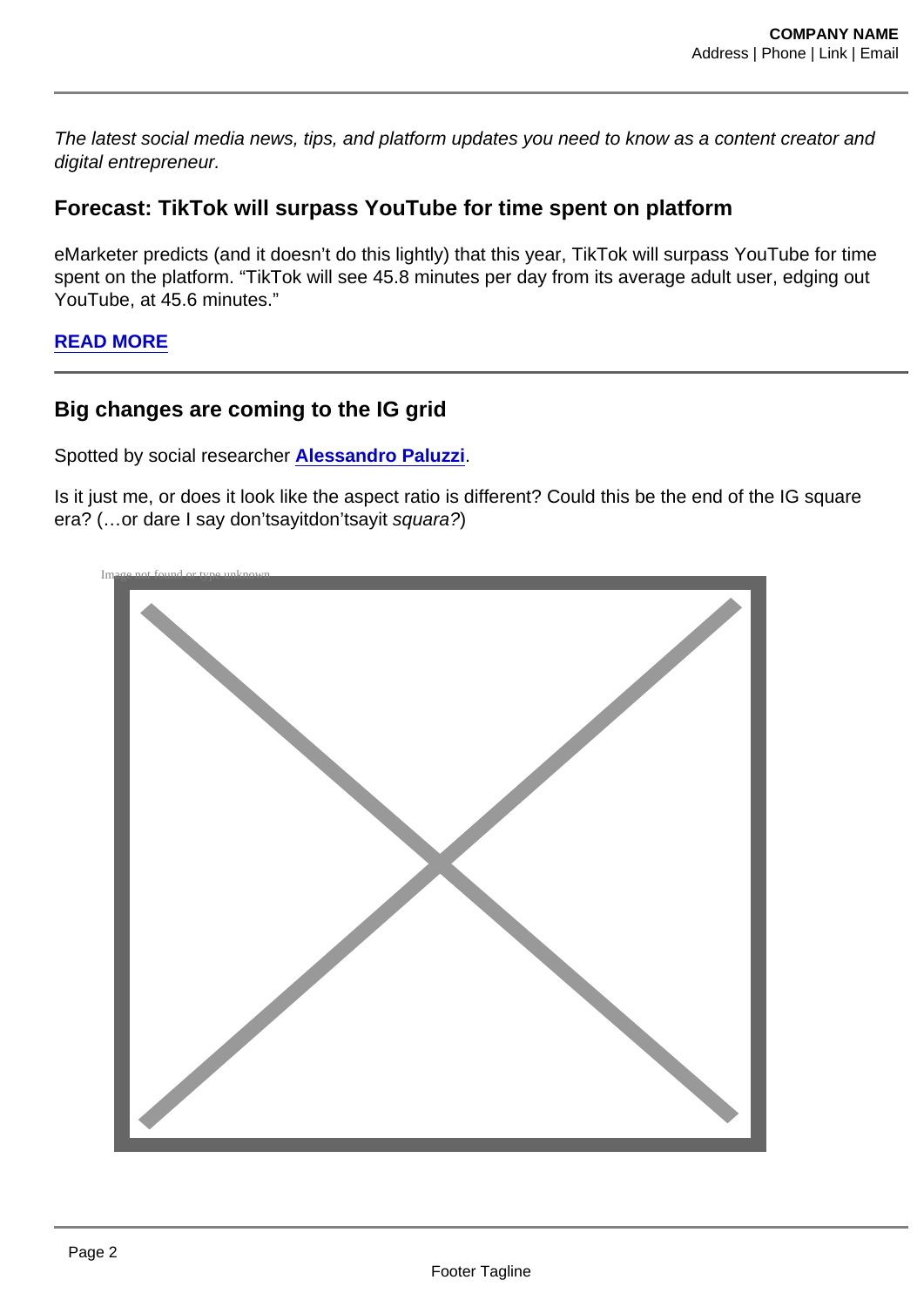#### twitter – alex193a

If so, it was only a matter of time. As long as vertical hand-held devices exists, vertical content isn't going anywhere. In fact, it's going [everywhere](https://foodfightstudios.us20.list-manage.com/track/click?u=70ced1d5078646f4e9367efaa&id=ed7fade1a1&e=a3955638ab) .

(Vertical content is not to be confused with [vertical networks](https://foodfightstudios.us20.list-manage.com/track/click?u=70ced1d5078646f4e9367efaa&id=f4b6c0b0f8&e=a3955638ab) which is its own thing.)

Twitter investors are suing Elon Musk

It's the story that won't die — and there's been a ~shocking~ twist of events.

Twitter shareholders filed a collective lawsuit against Musk last week for manipulating Twitter's stock for his own benefit. The shareholders argue that Musk intentionally plummeted stock to secure a better deal. "The fair market value of Twitter securities has been adversely affected by Musk's false statements and wrongful conduct," the complaint states.





# creator tips

Create better content with tricks, news, and did-you-knows we've picked up along the way.

Copy & creative best practices for Reddit

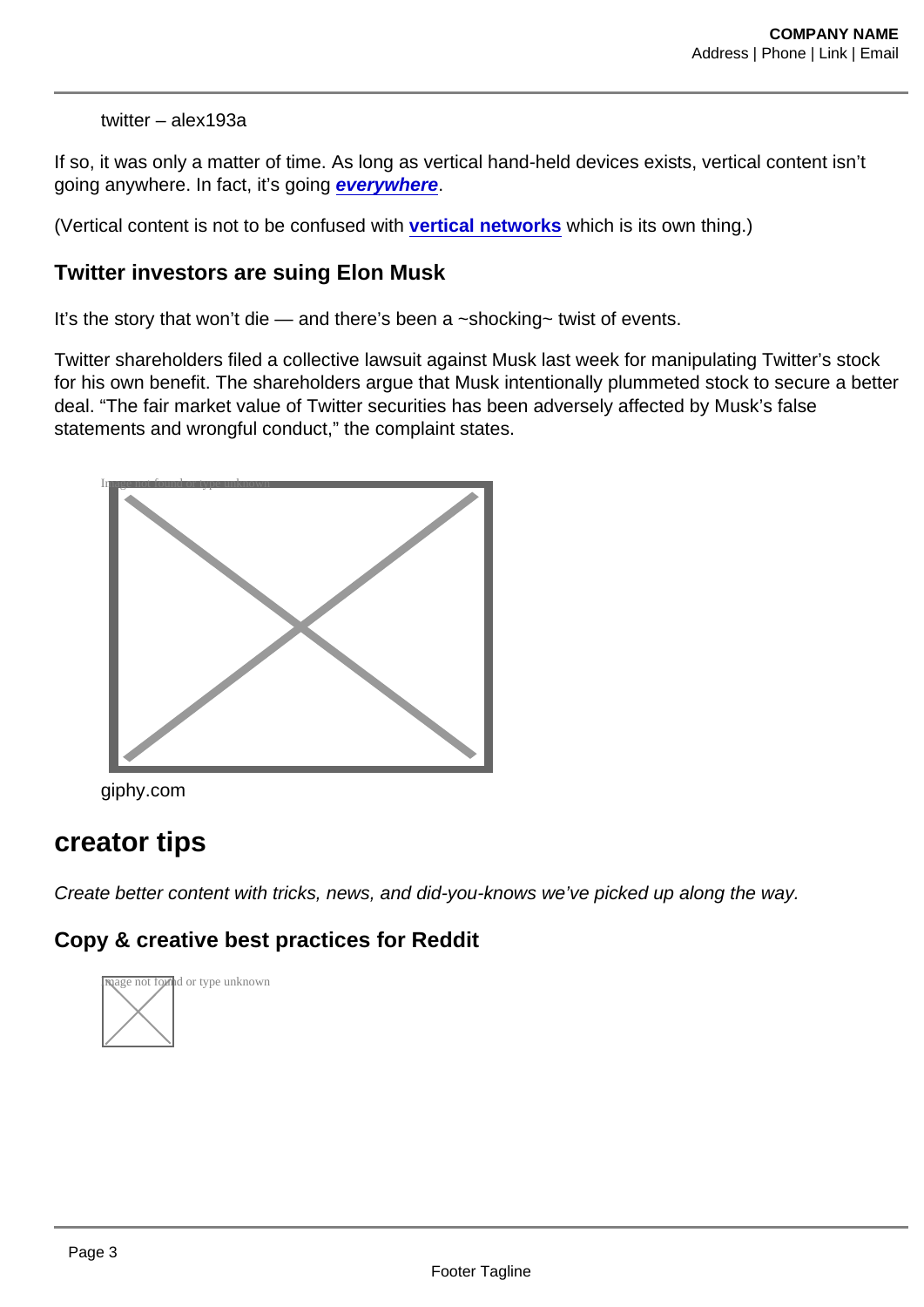Reddit [posted on LinkedIn](https://foodfightstudios.us20.list-manage.com/track/click?u=70ced1d5078646f4e9367efaa&id=f760df672d&e=a3955638ab) a handy new guide that instantly went to my downloads folder. It covers best practices for posting and engaging on Reddit, from headlines and messaging to creative andstatic vs. video content.

#### [READ MORE](https://foodfightstudios.us20.list-manage.com/track/click?u=70ced1d5078646f4e9367efaa&id=0f95c935e3&e=a3955638ab)

#### Build a landing page in Canva?

I've yet to try it for myself, but I spotted it last week. Canva is rolling out a feature that lets you build a website from Canva - and it's big news for creators like me who seem to need a landing page for everything.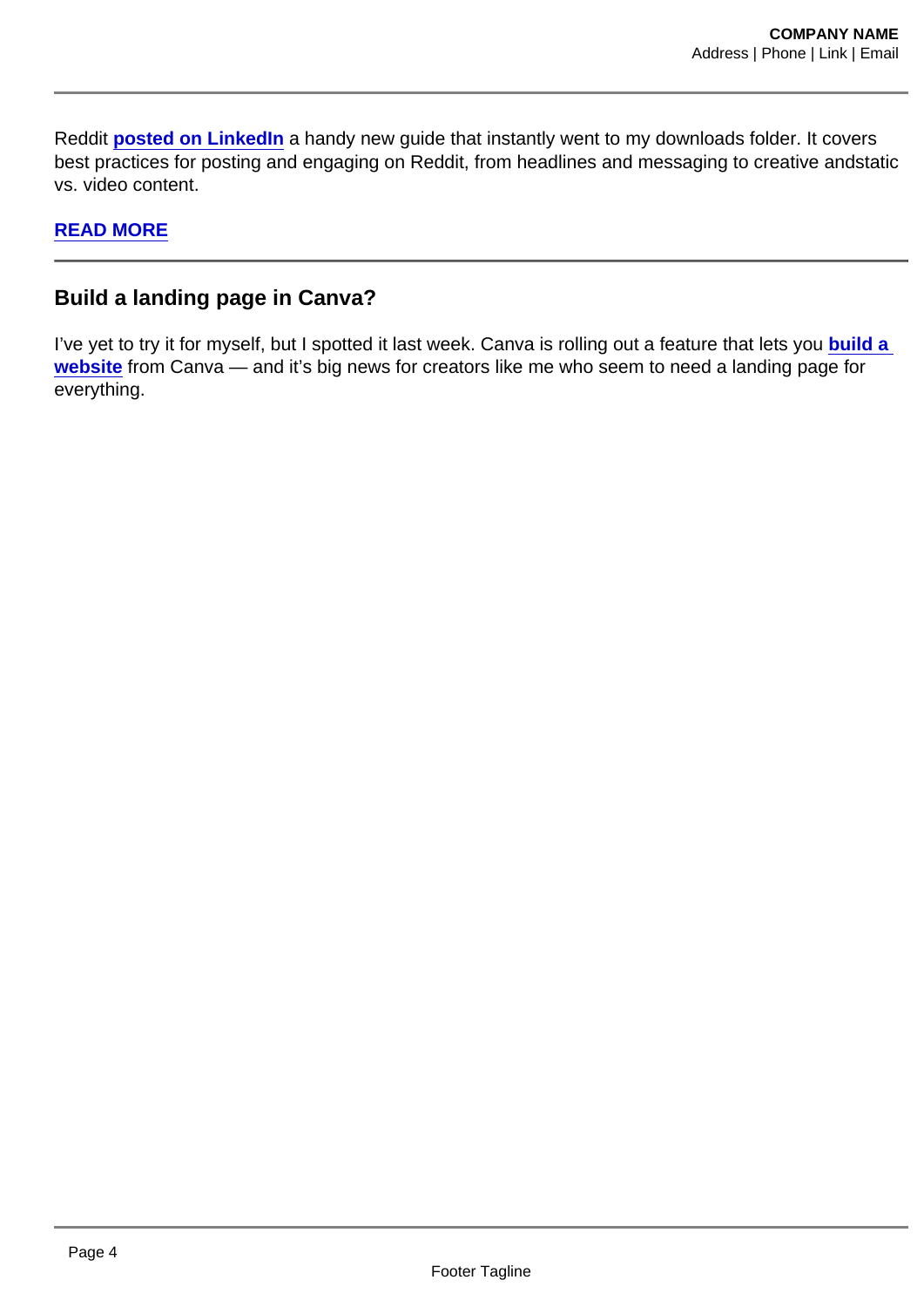Image not found or type unknown



This isn't a brand new offering, but it's one that's been in beta for awhile and is finally being pushed to the masses. It makes sense that Canva is ramping up its features to enable even MORE digital crossover. Here's an [honest review](https://foodfightstudios.us20.list-manage.com/track/click?u=70ced1d5078646f4e9367efaa&id=219e631b1e&e=a3955638ab) that breaks down all the functions of the website builder on Canva. I'm ridiculously excited to try out this new feature, so I'll let you know what I find.

Love it or hate it, I'm putting "user-friendly design tech" on my bingo card for big moves this year. Even Disney's former CEO Bob Iger got a slice of the pie and just [acquired an undisclosed stake](https://foodfightstudios.us20.list-manage.com/track/click?u=70ced1d5078646f4e9367efaa&id=3b4ccc0dd8&e=a3955638ab) in the company.

## [READ MORE](https://foodfightstudios.us20.list-manage.com/track/click?u=70ced1d5078646f4e9367efaa&id=ab226fbb4e&e=a3955638ab)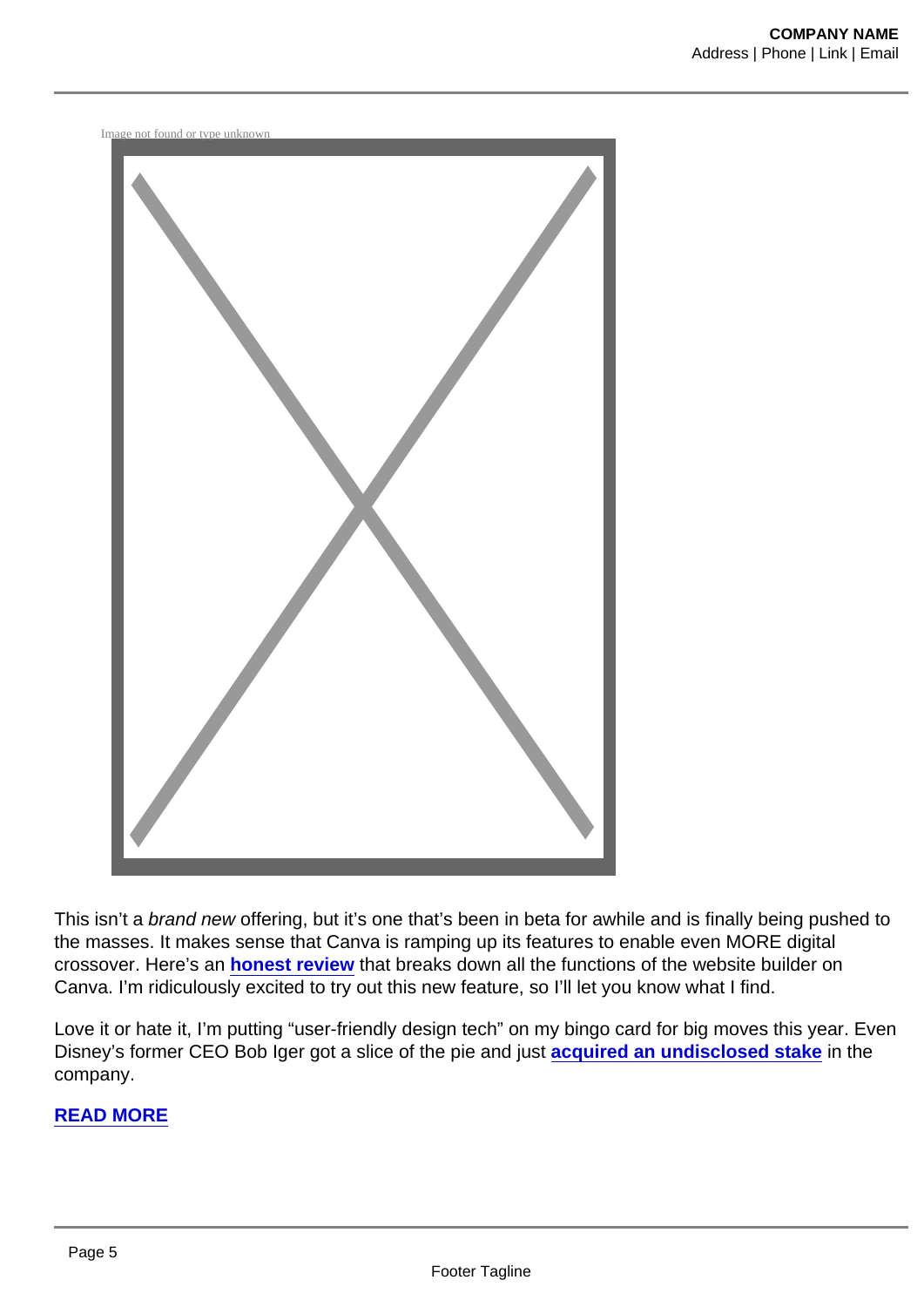# what we're keeping a pulse on

## \$ETH "gas fees" are at a record low

If you've been wanting to buy crypto or NFTs but haven't taken the plunge yet, now is a great time to test the waters. Gas fees (i.e. transaction fees) on the Ethereum blockchain have on the decline in recent weeks, dipping as low as \$2.96 per transaction on Sunday. This is [reportedly](https://foodfightstudios.us20.list-manage.com/track/click?u=70ced1d5078646f4e9367efaa&id=cc61292323&e=a3955638ab) the lowest it has been in over ten months.

FYI: It's not uncommon to hear of people paying tens or hundreds of dollars in gas fees for an Ethereum transaction (this includes \$ETH and NFTs). My advice? Start small and get the lay of the land while fees are low.

#### [READ MORE](https://foodfightstudios.us20.list-manage.com/track/click?u=70ced1d5078646f4e9367efaa&id=d62d5ebb39&e=a3955638ab)

#### **Category**

- 1. #howto
- 2. #insights
- 3. #thesauce
- 4. #thesocialverse

### Tags

- 1. 3d ads
- 2. advertisement
- 3. branding
- 4. Creative strategy
- 5. gif
- 6. gif story
- 7. instagram reels
- 8. linkedin
- 9. linkedin branding
- 10. linkedin profile
- 11. linkedin updates
- 12. meta 3d ads
- 13. meta inks
- 14. metaverse
- 15. the sauce
- 16. tiktok
- 17. twitter dms
- 18. vertical videos
- 19. visual branding

Date Created May 2022 Author